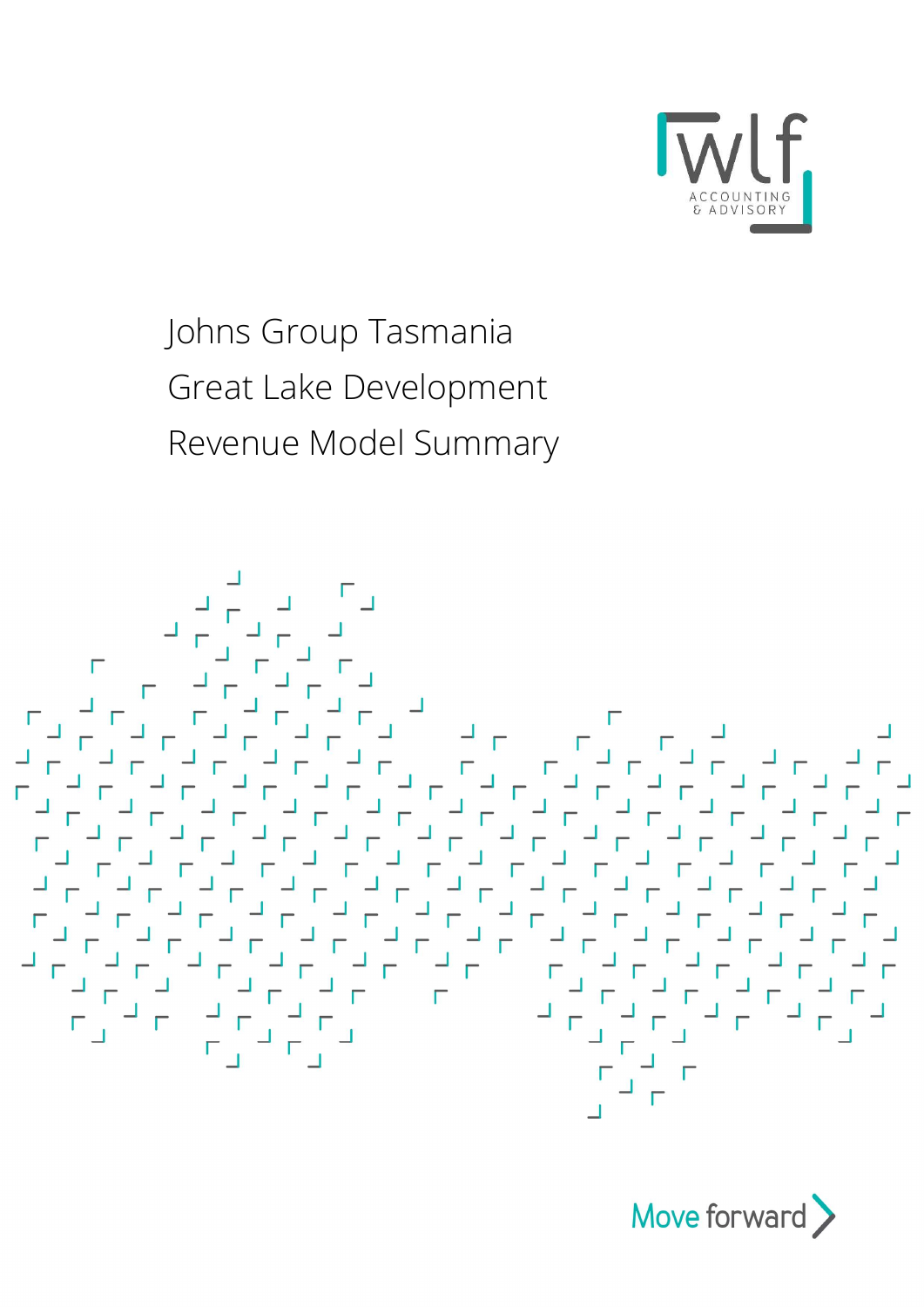## 1 Revenue Scenarios

## 1.1 Scenario Assumptions

#### Assumptions Used

#### Revenue Scenarios:

| 1 Revenue Scenarios                                |                          |                          |                          |                          |            |                          |                          |                            |
|----------------------------------------------------|--------------------------|--------------------------|--------------------------|--------------------------|------------|--------------------------|--------------------------|----------------------------|
| 1.1 Scenario Assumptions                           |                          |                          |                          |                          |            |                          |                          |                            |
| <b>Assumptions Used</b>                            |                          |                          |                          |                          |            |                          |                          |                            |
| Revenue Scenarios:                                 |                          |                          |                          |                          |            |                          |                          |                            |
|                                                    |                          |                          |                          | Scenario 1               |            | Scenario 2               |                          | Scenario 3                 |
| <b>General Visitation Spend</b><br>Food and Drinks |                          |                          | \$                       | 25                       | $\sqrt{5}$ | 25                       | $\sqrt{5}$               | 25                         |
| Petrol                                             |                          |                          | $\updownarrow$           | 30                       | $\sqrt{ }$ | 30                       | $\sqrt{5}$               | 30                         |
| Other Supplies                                     |                          |                          | $\updownarrow$           | 35                       | $\sqrt{5}$ | 35                       | $\sqrt{5}$               | 35                         |
| Overnight Stay Spend                               |                          |                          |                          |                          |            |                          |                          |                            |
| Food and Drinks                                    |                          |                          | $\updownarrow$           | 50                       | $\sqrt{5}$ | 50 $$$                   |                          | 50                         |
|                                                    |                          |                          |                          |                          |            |                          |                          |                            |
| Accommodation Spend (Ave.)                         |                          |                          |                          | 140-190                  |            | 190-240                  |                          | 240-290                    |
| Indirect Contribution per \$ Spent                 |                          |                          | $\updownarrow$           | $0.80$ \$                |            | $0.80$ \$                |                          | 0.80                       |
|                                                    |                          |                          |                          |                          |            |                          |                          |                            |
| 1.2 Scenario Summary                               |                          |                          |                          |                          |            |                          |                          |                            |
| Revenue Projection Summary                         |                          |                          |                          |                          |            |                          |                          |                            |
| <b>BDA</b> scenario                                |                          |                          |                          |                          |            |                          |                          |                            |
|                                                    | 2026                     | 2027                     | 2028                     | Years<br>2029            |            | 2030                     | 2031                     | <b>Total</b>               |
| Direct revenue                                     | 16,000,000               | 21,000,000               | 23,000,000               | 24,000,000               |            | 26,000,000               |                          | 27,000,000 137,000,000     |
| Revenue scenario 1                                 |                          |                          |                          |                          |            |                          |                          |                            |
|                                                    | 2026                     | 2027                     | 2028                     | Years<br>2029            |            | 2030                     | 2031                     | <b>Total</b>               |
| Direct revenue<br>Indirect revenue                 | 16,630,000<br>13,304,000 | 20,705,000<br>16,564,000 | 21,585,000<br>17,268,000 | 22,465,000<br>17,972,000 |            | 23,255,000<br>18,604,000 | 24,045,000<br>19,236,000 | 128,685,000<br>102,948,000 |
| Total economic revenue                             | 29.934.000               | 37.269.000               | 38.853.000               | 40 437 000               |            | 41859000                 |                          | 43.281.000 231.633.000     |

## 1.2 Scenario Summary

#### Revenue Projection Summary

| Overnight Stay Spend               |                    |                    |                          |                          |                          |                       |                             |
|------------------------------------|--------------------|--------------------|--------------------------|--------------------------|--------------------------|-----------------------|-----------------------------|
| Food and Drinks                    |                    |                    | $\frac{1}{2}$            | 50 $$$                   |                          | 50<br>$\frac{1}{2}$   | 50                          |
|                                    |                    |                    |                          |                          |                          |                       |                             |
| Accommodation Spend (Ave.)         |                    |                    |                          | 140-190                  | 190-240                  |                       | 240-290                     |
|                                    |                    |                    |                          |                          |                          |                       |                             |
| Indirect Contribution per \$ Spent |                    |                    | $\updownarrow$           | $0.80$ \$                |                          | 0.80<br>$\frac{1}{2}$ | 0.80                        |
|                                    |                    |                    |                          |                          |                          |                       |                             |
| 1.2 Scenario Summary               |                    |                    |                          |                          |                          |                       |                             |
| Revenue Projection Summary         |                    |                    |                          |                          |                          |                       |                             |
| <b>BDA</b> scenario                |                    |                    |                          |                          |                          |                       |                             |
|                                    |                    |                    |                          | Years                    |                          |                       |                             |
|                                    | 2026               | 2027               | 2028                     | 2029                     | 2030                     | 2031                  | Total                       |
| Direct revenue                     | 16,000,000         | 21,000,000         | 23,000,000               | 24,000,000               | 26,000,000               | 27,000,000            | 137,000,000                 |
| Revenue scenario 1                 |                    |                    |                          |                          |                          |                       |                             |
|                                    |                    |                    |                          | Years                    |                          |                       |                             |
| Direct revenue                     | 2026<br>16,630,000 | 2027<br>20,705,000 | 2028<br>21,585,000       | 2029<br>22,465,000       | 2030<br>23,255,000       | 2031<br>24,045,000    | <b>Total</b><br>128,685,000 |
| Indirect revenue                   | 13,304,000         | 16,564,000         | 17,268,000               | 17,972,000               | 18,604,000               | 19,236,000            | 102,948,000                 |
| Total economic revenue             | 29,934,000         | 37,269,000         | 38,853,000               | 40,437,000               | 41,859,000               | 43,281,000            | 231,633,000                 |
| Revenue scenario 2                 |                    |                    |                          |                          |                          |                       |                             |
|                                    |                    |                    |                          | Years                    |                          |                       |                             |
|                                    | 2026               | 2027               | 2028                     | 2029                     | 2030                     | 2031                  | <b>Total</b>                |
| Direct revenue                     | 18,530,000         | 23,155,000         | 24,135,000               | 25,115,000               | 26,005,000               | 26,895,000            | 143,835,000                 |
| Indirect revenue                   | 14,824,000         | 18,524,000         | 19,308,000               | 20,092,000               | 20,804,000               | 21,516,000            | 115,068,000                 |
| Total economic revenue             | 33,354,000         | 41,679,000         | 43,443,000               | 45,207,000               | 46,809,000               | 48,411,000            | 258,903,000                 |
| Revenue scenario 3                 |                    |                    |                          |                          |                          |                       |                             |
|                                    |                    |                    | 2028                     | Years                    |                          |                       |                             |
|                                    | 2026<br>20,430,000 | 2027               |                          | 2029                     | 2030                     | 2031<br>29,745,000    | <b>Total</b><br>158,985,000 |
|                                    |                    | 25,605,000         | 26,685,000<br>21,348,000 | 27,765,000<br>22,212,000 | 28,755,000<br>23,004,000 | 23,796,000            | 127,188,000                 |
| Direct revenue<br>Indirect revenue | 16,344,000         | 20,484,000         |                          |                          |                          |                       |                             |

Johns Group Tasmania **Page | 2** Great Lake Development Revenue Model Summary

 $\frac{1}{4}T\frac{1}{4}$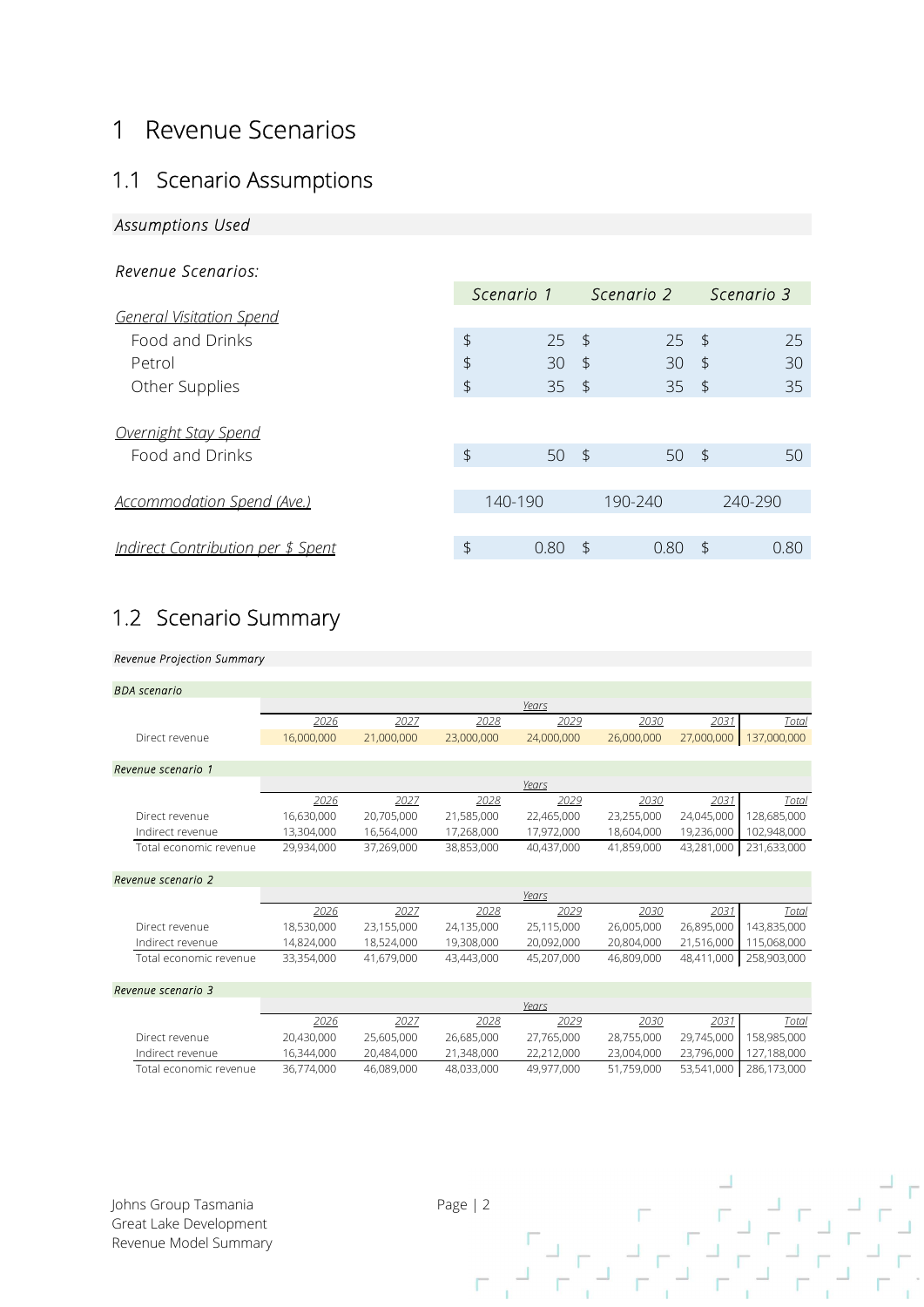# 2 Job Creation Scenario

## 2.1 Scenario Assumptions

### Assumptions Used

#### Job Creation Scenario:

| 2 Job Creation Scenario               |                     |                |                |
|---------------------------------------|---------------------|----------------|----------------|
| 2.1 Scenario Assumptions              |                     |                |                |
| <b>Assumptions Used</b>               |                     |                |                |
|                                       |                     |                |                |
| Job Creation Scenario:                |                     |                |                |
| Cost per Stage of Development         |                     |                | Scenario 1     |
| Stage 1                               |                     | $\updownarrow$ | 7,500,000      |
| Stage 2                               |                     | $\updownarrow$ | 11,885,000     |
| Stage 3                               |                     | $\updownarrow$ | 13,695,000     |
| Other                                 |                     | $\updownarrow$ | 257,750        |
|                                       |                     |                | 15.00          |
| Jobs Created per \$1m Spent           |                     |                |                |
|                                       |                     |                |                |
| 2.2 Scenario Summary                  |                     |                |                |
| Job Creation Projection Summary       |                     |                |                |
|                                       |                     |                |                |
| Additional Jobs Created from Project: |                     |                |                |
| Stage 1                               |                     |                | 113            |
| Stage 2                               |                     |                | 178            |
| Stage 3                               |                     |                | 205            |
| Other                                 |                     |                | $\overline{4}$ |
|                                       | Total Jobs Created: |                | 500            |
|                                       |                     |                |                |
|                                       |                     |                |                |
|                                       |                     |                |                |

## 2.2 Scenario Summary

### Job Creation Projection Summary

#### Additional Jobs Created from Project:

| Stage 1 |                     | 113 |
|---------|---------------------|-----|
| Stage 2 |                     | 178 |
| Stage 3 |                     | 205 |
| Other   |                     |     |
|         | Total lohs Created: |     |